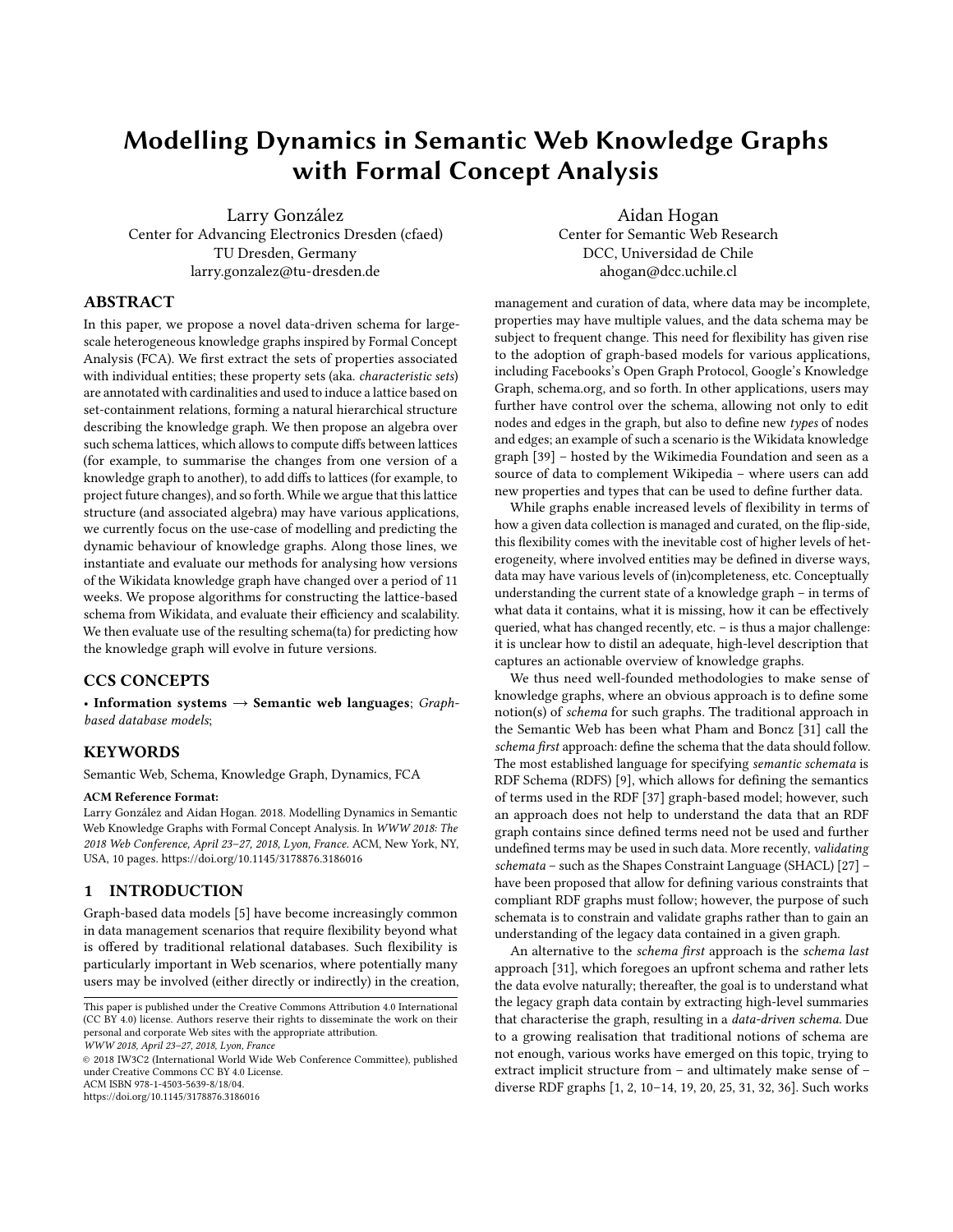consider various applications, be it to help users write queries, to build browsing interfaces, to optimise query processing, to identify abstract topics covered, to model topological changes, etc.

In this paper, we propose yet another approach to compute a data-driven schema from such graphs; more specifically, our approach is inspired by formal concept analysis (FCA) and produces a lattice of "concepts" based on the properties (outgoing edge labels) for all entities in the graph (also known as characteristic sets). A key novelty of our approach is to propose an FCA-style framework that can be applied to very large, diverse, graph-structured knowledge-bases. To validate the utility of the FCA-based schema extracted by this framework, as our use-case, we study the problem of summarising the dynamics of a dataset and of predicting future high-level changes. To address this use-case, we propose a novel abstract algebra over FCA-style lattices that allows for computing diffs between two such schemas (through a subtraction operator) and adding such diffs to given schemata in order to project future schema-level changes (through an additional operator).

We apply this framework to compute lattices for 11 versions of the Wikidata knowledge graph, evaluating their suitability for the use-case of predicting future, high-level changes. We select Wikidata as: (1) it provides a history of weekly versions that we can use for evaluating predictions, (2) it is edited by thousands of users, meaning that significant changes are observed week-to-week, (3) the scale and diversity of the dataset offer (to the best of our knowledge) an unprecedented challenge for FCA-style techniques, requiring novel methods. Our results show that the proposed framework can scale to datasets like Wikidata and that it can provide better predictions than a baseline method using a linear model.

Contributions: Our main contributions are as follows: (1) We propose a notion of formal context and concepts for applying FCA-style techniques to RDF graphs. (2) To improve scalability, we propose using an intermediary lattice that does not materialise the full lattice but rather allows for the concepts to be lazily computed (as needed). (3) We propose an algebra for (a) computing a high-level diff between two versions of an RDF graph based on our lattice structures, and (b) adding lattices to predict future changes. (4) We evaluate our methods by extracting the lattices for 11 weekly versions of the Wikidata knowledge graph, presenting performance and scalability results, and assessing the quality of predictions.

Paper outline: Section [2](#page-1-0) presents related work in the areas of data-driven schemata, FCA techniques and Semantic Web dynamics. Section [3](#page-2-0) presents preliminaries relating to RDF and FCA. Section [4](#page-2-1) presents our framework for extracting lattices from RDF graphs, for which Section [5](#page-4-0) discusses concrete algorithms. Section [6](#page-6-0) describes an algebra for computing diffs and predicting future changes in lattices. Section [7](#page-7-0) presents our evaluation before Section [8](#page-8-0) concludes.

# <span id="page-1-0"></span>2 RELATED WORKS

We now provide an overview of the most pertinent related works in the areas of data-driven schemata for RDF, FCA on the Semantic Web, and modelling dynamics in knowledge graphs.

Data-driven RDF schemata: A variety of works have proposed methods to summarise, profile and/or compute schemata from RDF graphs (as opposed to defining an upfront schema for RDF graphs, per the RDFS [\[9\]](#page-9-4) and SHACL [\[27\]](#page-9-6) standards). A common approach is to compute a graph summary based on various notions of quotient graphs [\[12\]](#page-9-16), which first define an equivalence relation on nodes in the input graph, where each node partition induced by the relation is then considered a node in the quotient graph; such equivalence relations can be defined in terms of, e.g., bisimulations [\[10,](#page-9-9) [14,](#page-9-10) [32,](#page-9-14) [36\]](#page-9-15), node types [\[11,](#page-9-17) [19,](#page-9-11) [20,](#page-9-12) [25\]](#page-9-13), isomorphism [\[12\]](#page-9-16), and so forth. An interesting property of such quotient graphs is that they can (often) preserve some notion of the connectivity of the original graph.

Further approaches rather consider extracting a meta-data summary – such as a *VoID description*  $[4]$  – from the graph  $[8, 23, 29, 34]$  $[8, 23, 29, 34]$  $[8, 23, 29, 34]$  $[8, 23, 29, 34]$  $[8, 23, 29, 34]$  $[8, 23, 29, 34]$  $[8, 23, 29, 34]$ ; however, such approaches tend to extract statistical descriptions rather than inherent structures from the data (though VoID's dataset partitions [\[4\]](#page-9-18) do capture some notion of structure).

Other approaches for computing inherent structures from an RDF dataset are based on clustering [\[1\]](#page-9-7), latent topic analysis [\[7\]](#page-9-23), association rule mining  $[2]$ , *n*-ary relations  $[31]$ , prototypes  $[13]$ , formal concept analysis [\[6,](#page-9-25) [16,](#page-9-26) [22\]](#page-9-27), and more besides. The approach we propose falls into the latter category, applying formal concept analysis to RDF graphs; we now discuss such works in more detail.

FCA on the Semantic Web: Our proposal is inspired by methods proposed in the Formal Concept Analysis (FCA) community [\[33,](#page-9-28) [40\]](#page-9-29). In fact, we are far from the first authors to consider applying FCA techniques to a Semantic Web context, where amongst such works we can mention the proposal by [Rouane-Hacene et al.](#page-9-30) [\[35\]](#page-9-30) for Relational Concept Analysis (RCA), where FCA is applied individually to entities of different types to create a concept lattice for each type; the work by [Alam et al.](#page-9-31) [\[3\]](#page-9-31) on applying FCA to help explore and assess the completeness of Linked Datasets; the evaluation of [Kirchberg et al.](#page-9-32) [\[26\]](#page-9-32) for the performance of FCA algorithms applied to Linked Datasets; as well as works by [Formica](#page-9-33) [\[21\]](#page-9-33) and [d'Aquin](#page-9-34) [and Motta](#page-9-34) [\[15\]](#page-9-34) for facilitating search and question answering applications over Semantic Web datasets. However, while some of these papers do deal with datasets similar to our own (e.g., DBpedia), all of the papers we have observed apply FCA over closed subsets of datasets, typically including a subset of entities of a particular type. For example, in the performance-focussed paper of [Kirchberg](#page-9-32) [et al.](#page-9-32) [\[26\]](#page-9-32), the largest datasets considered contain in the order of 35,000 entities, whereas we consider an FCA-style analysis over full (truthy) Wikidata, which describes tens of millions of entities.

Broadening the search to more general FCA methods at large scale, we could find works by [Xu et al.](#page-9-35) [\[41\]](#page-9-35) and [Krajca and Vy](#page-9-36)[chodil](#page-9-36) [\[28\]](#page-9-36) that (like us) propose to use the distributed MapReduce framework to enhance the scalability of the FCA process; however, the largest dataset considered by [Xu et al.](#page-9-35) [\[41\]](#page-9-35) contains in the order of 100,000 entities, while the largest considered by [Krajca and](#page-9-36) [Vychodil](#page-9-36) [\[28\]](#page-9-36) contains in the order of 33,000 entities—still orders of magnitude below our target scale. Hence, at least to the best of our knowledge, no work has considered applying FCA over a dataset as diverse and large as Wikidata; in fact, as we will discuss later, typical FCA methods require adaptations to scale to such levels.

Modelling Dynamics on the Semantic Web: Our main use-case for applying FCA over Wikidata is to model the dynamic behaviour of the dataset and predict future changes. Thus within our related works, we can consider works relating to the modelling of changes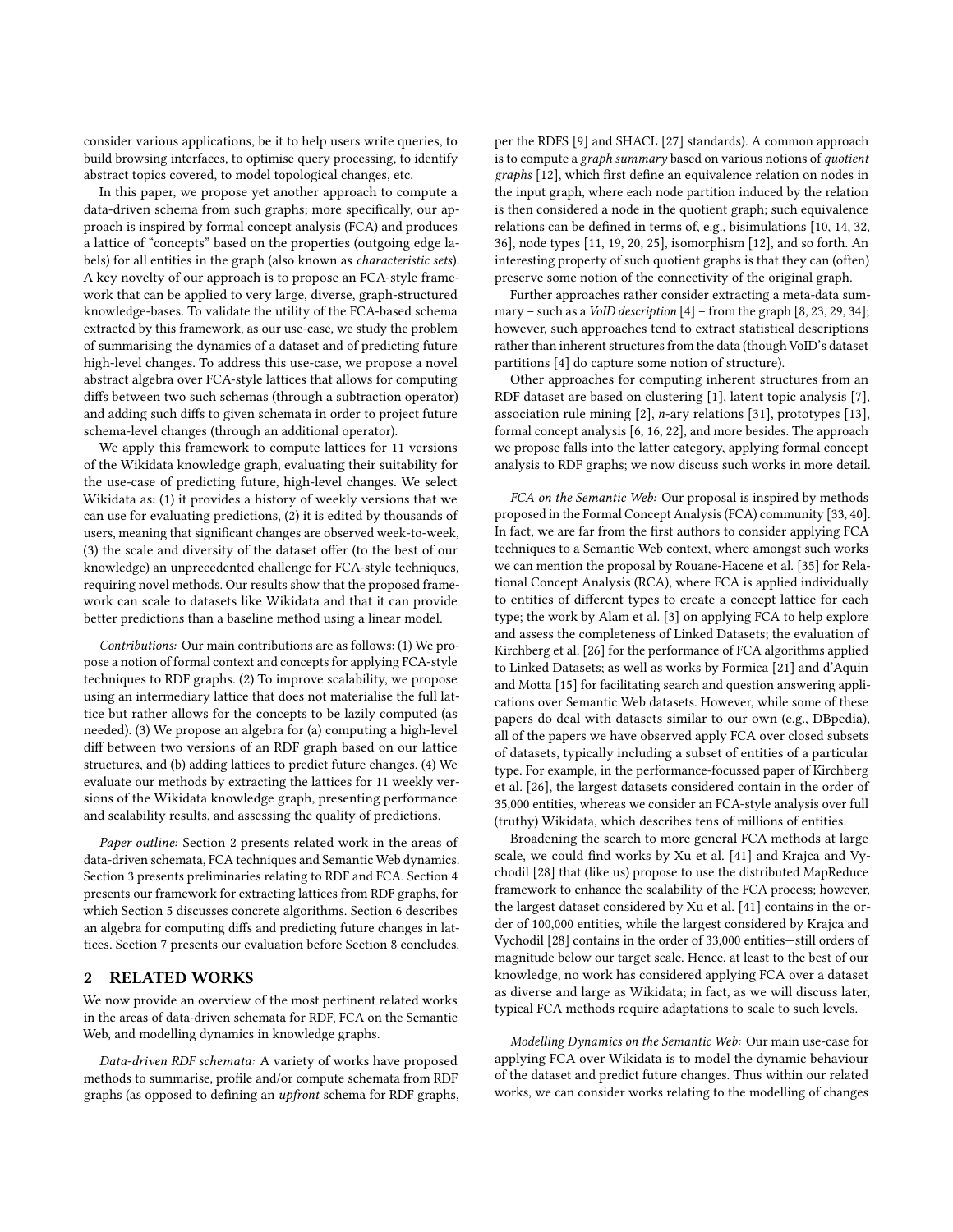in Semantic Web knowledge graphs. Within this area, we can consider, for example, the work by [Umbrich et al.](#page-9-37) [\[38\]](#page-9-37), who define various types of entity- and document-level changes in Linked Data, looking to see if such changes follow a Poisson distribution. Later work by [Käfer et al.](#page-9-38) [\[24\]](#page-9-38) proposed the Dynamic Linked Data Observatory to collect weekly snapshots of Linked Data crawled from the Web; analysing various aspects of the dynamics of datasets, they classify websites by the types of changes observed, be they bulk changes, continuous changes, or simply static datasets. The data collected by [Käfer et al.'](#page-9-38)s observatory was later used in follow-up work by, e.g., [Dividino et al.](#page-9-39) [\[18\]](#page-9-39) for improving cache maintenance. To the best of our knowledge, however, no work has attempted to predict high-level changes in such datasets; rather the focus of such work has been on modelling and analysing historical dynamics.

# <span id="page-2-0"></span>3 PRELIMINARIES

In order to present a formal framework for the paper, we focus on the RDF data model. However, the techniques and results developed herein generalise to other graph-structured data models [\[5\]](#page-9-1).

RDF terms and graphs: RDF is a graph-structured model based on three disjoint sets of terms: IRIs (I), literals (L) and blank nodes (B). Claims involving these terms can be organised into RDF triples  $(s, p, o) \in IB \times I \times IBL$ , where s is called *subject*, p is called *predicate*, and a is called *object*, An *BDE* graph *G* is then a finite set of BDE and o is called object. An RDF graph G is then a finite set of RDF triples, where a triple  $(s, p, o) \in G$  can be viewed as an edge of the form  $s \xrightarrow{p} o$  in a directed edge-labelled graph. The terms used in the predicate position are referred to as *properties*. We use the term the predicate position are referred to as properties. We use the term entity to refer to the real-world objects referred to by the subjects of the graph. Given an RDF graph G, for  $\bullet \in \{s, p, o\}$ , we denote by  $\pi_{\bullet}(G)$  the projection of the set of terms appearing in a particular triple position in G; e.g.,  $\pi_S(G) := \{ s \mid \exists p, o : (s, p, o) \in G \}.$ 

Formal contexts and concepts: Formal concept analysis (FCA) is a methodology for extracting a concept hierarchy from sets of entities and their properties [\[40\]](#page-9-29). More specifically, the methodology is based on extracting formal concepts from formal contexts. A formal context is a triple  $X = (E, A, I)$ , where E is a set of entities,<sup>[2](#page-0-0)</sup> A is a set of attributes, and  $I \subseteq E \times A$  is the *incidence*: a set of pairs such that  $(e, a) \in I$  if and only if the attribute a is defined for entity e.

Towards defining formal concepts, we give some initial definitions. Given a formal context  $X = (E, A, I)$ , for a subset of entities  $F \subseteq E$ , let  $[[F]]_X = \{a \in A \mid \forall f \in F : (f, a) \in I\}$ ; conversely, for a subset of attributes  $B \subseteq A$ , let  $[[B]]_X := \{e \in E \mid \forall b \in B : (e, b) \in I\}.$ Thus, for a set of entities,  $\lbrack \cdot \rbrack$  takes the set of attributes they all share in common, while for a set of attributes,  $\llbracket \cdot \rrbracket$  takes the set of entities they all share in common. A formal concept is then a pair  $(F, B)$  where: (1)  $F \subseteq E$ , (2)  $B \subseteq A$ , (3)  $\llbracket F \rrbracket_X = B$ , and (4)  $F = \llbracket B \rrbracket_X$ . In the formal concept  $(F, B)$ , the set F is called the *extent* of the concept while the set B is called the intent of the concept.

In terms of inducing a concept hierarchy, let  $(F_1, B_1)$  and  $(F_2, B_2)$ be two formal concepts for the formal context  $X = (E, A, I)$ . We define the partial order  $\leq$  based on set containment of intent such that  $(F_1, B_1) \leq (F_2, B_2)$  iff  $B_1 \subseteq B_2$ . Letting C denote the set of all formal concepts in X, then  $(E, \llbracket E \rrbracket_X)$  serves as the bottom context denoting the attributes that all entities share, while ( $\llbracket A \rrbracket_X$ , A) serves as the top concept (⊤) denoting the entities using all attributes; since for any  $c \in C$  it holds that  $\bot \leq c \leq \top$ , we can say that  $(C, \leq)$ forms a complete lattice, known as the concept lattice. We remark that  $\llbracket E \rrbracket_X$  and  $\llbracket A \rrbracket_X$  can be the empty set in practice, and that  $[[A]]_X$ , in particular, will very often be empty. Also we note that the same characteristics could be achieved by considering a dual partial order based on set containment of the entities in the extent; however, herein we will be concerned with the attribute-based order. Furthermore, it will be useful to consider a non-transitive version of the ≤ order wrt. C, which we denote by ≤, such that  $c < c''$  iff  $c < c''$  and there does not exist  $c' \in C$  such that  $c < c' < c''$  $\prime\prime$  and there does not exist  $c' \in C$  such that  $c < c' < c''$ .

Characteristic sets: In the section that follows, we will outline a (rather natural) notion of formal context for RDF graphs based on characteristic sets, which were first proposed by [Neumann and](#page-9-40) [Moerkotte](#page-9-40) [\[30\]](#page-9-40) in the context of query optimisation (more specifically, for cardinality estimation). The characteristic set of an RDF term  $s \in$  **IBL** in an RDF graph G is defined as the set of properties associated with that subject s in G; more formally,  $cs(G, s) = \{p \mid s \}$  $\exists o : (s, p, o) \in G$ . The characteristic sets of the graph G are then defined as the set of characteristic sets for all subjects in G; more formally, overloading notation,  $cs(G) = \{cs(G, s) | s \in \pi_s(G)\}.$ 

# <span id="page-2-1"></span>4 FCA FOR RDF GRAPHS

We now discuss a general method by which FCA can be used to extract a data-driven schema – in the form of a formal concept hierarchy – from an RDF graph. We begin with a general definition that instantiates a formal context in a natural way from an RDF graph. However, the concept lattice resulting from such a definition is not practical to compute at scale and hence we propose increasingly minimal structures that should be more feasible to compute.

# 4.1 RDF FC-Lattice

An intuitive instantiation of FCA for RDF is given by constructing a formal context  $X = (E, A, I)$  from an RDF graph G considering the subject terms in G to be the entities ( $E := \pi_S(G)$ ), the properties in G to be the attributes ( $A := \pi_P(G)$ ), and the incidence to be given by the use of that property as a predicate on the given subject (I := {(s, p) | ∃o : (s, p, o) ∈ G}). The notion of a formal concept in such a setting then follows naturally from the definition of X.

<span id="page-2-2"></span>Example 4.1. Consider the following example RDF graph G (in Turtle syntax) containing five subjects and four properties.

|                                      | ex:UT ex:name "U Thurman"; ex:star ex:Gattaca.              |  |  |  |
|--------------------------------------|-------------------------------------------------------------|--|--|--|
|                                      | $ex:GO ex:name "G Orwell"; ex:writer ex:1984.$              |  |  |  |
|                                      | 'ex:AK ex:name "A Kurosawa"; ex:director ex:Ikiru, ex:Ran . |  |  |  |
|                                      | ex:PD ex:name "PK Dick"; ex:writer ex:Ubik, ex:Valis.       |  |  |  |
|                                      | ex: CE ex: name "C Eastwood"; ex: director ex: Sully;       |  |  |  |
| ex:star ex:Unforgiven, ex:Tightrope. |                                                             |  |  |  |

We can consider the formal context  $X = (E, A, I)$  of this RDF graph as the following matrix (often known as a cross table in the FCA literature) with the row leader denoting A, the column header denoting  $E$ , and the matrix ticks denoting  $I$ :

 $^1\rm{We}$  use, e.g., IB as a shortcut for  $\rm{I}\cup\rm{B}.$ 

 ${}^{2}$ In the FCA literature, it is more typical to refer to a set of *objects*; we avoid this nomenclature since it clashes with the notion of an object in an RDF triple.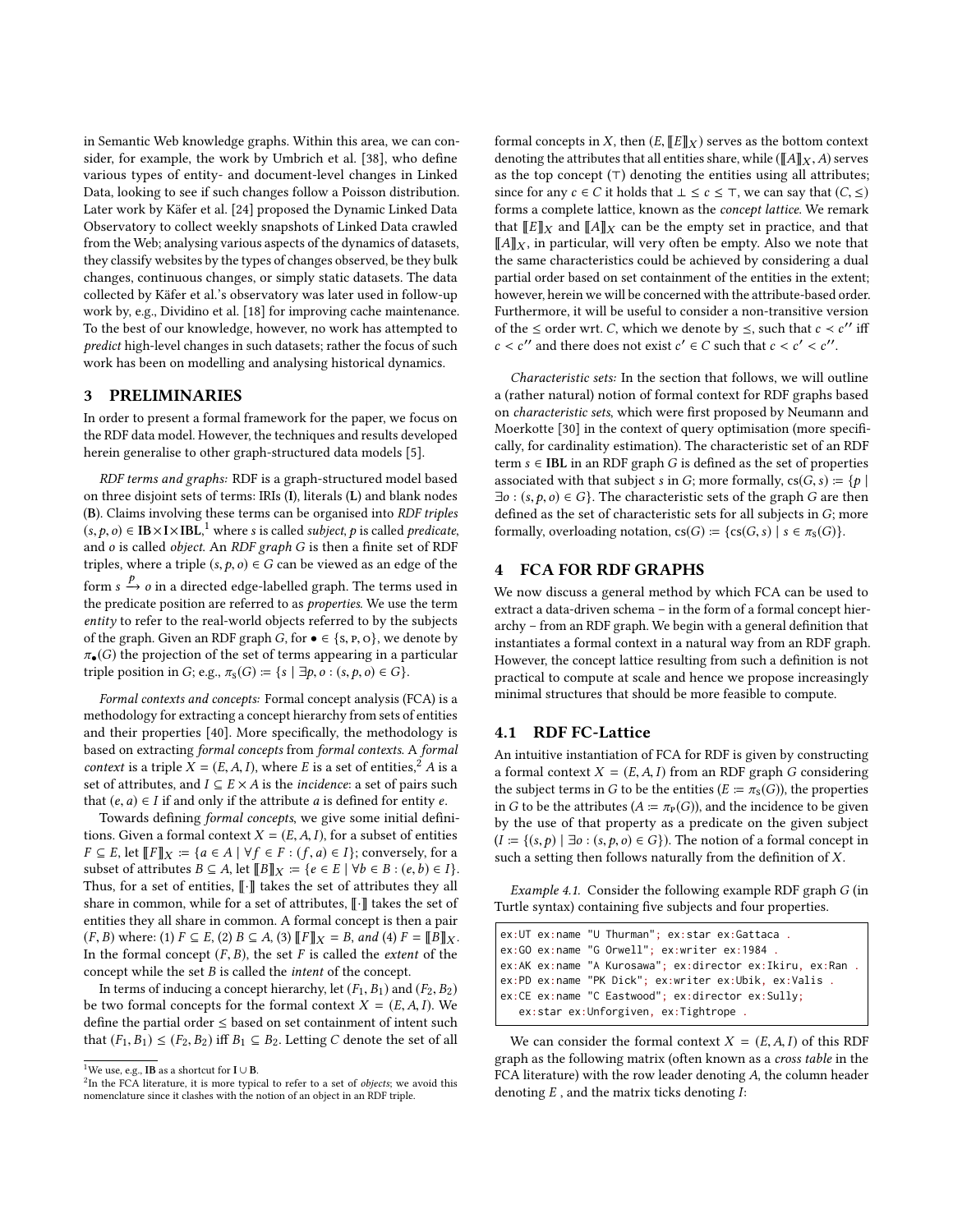|             |  | ex:AK ex:CE ex:GO ex:PD ex:UT |  |
|-------------|--|-------------------------------|--|
| ex:director |  |                               |  |
| ex:name     |  |                               |  |
| ex:star     |  |                               |  |
| ex:writer   |  |                               |  |

Let d, n, s and w denote properties by their initial and A, C, G, P and U denote subjects likewise by their initial. Within this matrix, the maximal projections of incidence sub-matrices filled with  $\checkmark$  are then considered to be formal concepts. For example,  $({A}, {d}, n)$ is not considered a formal concept since it can be extended by the C column maintaining a dense sub-matrix; on the other hand  $({A, C}, {d, n})$  is a formal concept since it cannot be extended by any row or column while keeping the projected sub-matrix full. Likewise  $({G, P}, \{w\})$  is not considered a formal concept since it can be extended by row n to create the formal concept  $({G, P}, {n, w})$ .

Along these lines, one can verify that the formal context representing  $G$  has six formal concepts  $C$ . We can draw the corresponding lattice  $(C, \leq)$  as the following Hasse diagram, where lines denote only direct inclusions (i.e.,  $(C, \leq)$ ) and the top concept ⊤ is drawn at the top of the diagram with lesser concepts then descending:



Here we maintain attribute subsets with the same cardinality on the same "level" where direct inclusions may skip levels as shown for the inclusion between  $\{n, w\}$  and  $\{d, n, s, w\}$ .

Intuitively, the idea is that this lattice represents a concept hierarchy distinguishing sets of entities based on the properties by which they are defined; for example, we can see concepts in the lattice relating to directors, actors, writers, and director–actors. We call this the *formal concept lattice* or  $FC$  *lattice* for short.

While the previously defined notion of a formal context and formal concepts for RDF are quite intuitive, there are a variety of potential practical problems to address with the FC lattice.

To start with, for a formal context  $X = (E, A, I)$ , the upper bound on the number of formal concepts is  $min(2^{|E|}, 2^{|A|})$ , bounded by<br>the cardinality of the powerset of entities and attributes (whichever the cardinality of the powerset of entities and attributes (whichever is smaller since the same subset of attributes or entities cannot appear twice). The bound is tight considering, for example, a context where  $E = A = \{1, ..., n\}$  and where  $I = \{(e, a) | e \neq a\}$ ; now each pair  $(F, B)$  such that  $F \cap B = \emptyset$ ,  $F \cup B = \{1, ..., n\}$  is a formal concept, generating the  $2^n$  powerset of concepts (both in extent and intent). However, under the hypothesis that many combinations of properties – such as ex:capital and ex:director – are unlikely to ever occur on a single subject in practice, we can speculate that such exponentiality is unlikely to be encountered in real RDF graphs (though this will require empirical support).

More problematically in practice, the size of individual formal concepts can be prohibitively large, especially with respect to the inclusion of subjects in each such concept: in most RDF graphs the number of unique subjects will far surpass the number of unique properties. In the Wikidata knowledge graph, for example, there are millions of subjects, with each concept being potentially of length  $|\pi_{s}(G)| + |\pi_{p}(G)|$  (e.g, measured in bits) and where each subject s in the graph G can be contained in potentially  $2^{\lfloor cs(G,s)\rfloor}$  concepts.<br>For such reasons, given a large-scale dataset as input, from even

For such reasons, given a large-scale dataset as input, from even an initial inspection, it may not be practical to materialise the FC concept lattice. A number of approaches have been developed to deal with this issue by reducing the dimensionality of the concept lattice (creating what is sometimes called an iceberg lattice) by pruning attributes or entities that are rare, or grouping attributes or entities that frequently coincide, and so forth (we refer to Section 5.5 of the survey by [Poelmans et al.](#page-9-28) [\[33\]](#page-9-28) for further details). We take a rather simpler strategy as described in the following section.

#### 4.2 RDF CS-Lattice

To avoid materialising the entire FC lattice, we rather propose to materialise an intermediary structure from which the concept lattice, or parts there of, can be lazily materialised, as needed. The core intuition is to represent a non-transitive version of the FC lattice such that, for each concept, the intent corresponds precisely to the extent. We call this the characteristic set (CS) lattice since each concept refers to a characteristic set and its extension.

More specifically, given a formal context  $X = (E, A, I)$ , let  $I(e) =$ { $a \in A \mid (e, a) \in I$ } denote the attributes of entity  $e \in E$ . We say that  $(F, B)$  is a CS concept of X if (1)  $F \subseteq E$ , (2)  $B \subseteq A$ , (3) for all  $e \in F$ , it holds that  $I(e) = B$ , and (4) for all  $e \in E \setminus F$ , it holds that  $I(e) \neq B$ . Equivalently,  $(F, B)$  is a CS concept of G iff B is a characteristic set of  $G$  and  $F$  is the set of all subjects in  $G$  with characteristic set  $B$ .

However, letting  $C$  denote the set of all CS concepts of  $X$  and considering the intent-based ordering  $\leq$  as before, we must be careful: namely the partially ordered set  $(C, \leq)$  is no longer a lattice since the previous top formal concept may not be a CS concept (if no subject uses all properties) while the bottom formal concept will never be a CS concept (since no subject has no properties). Hence to return to a complete lattice, we can create new top and bottom CS concepts to return to a complete CS lattice.

<span id="page-3-0"></span>Example 4.2. Let us return to the FC lattice depicted in Example [4.1.](#page-2-2) The corresponding CS lattice is then:



We draw with a dashed line the virtual top and bottom CS concepts introduced to ensure the result is a lattice. Note that now, for example, the extent of {n, <sup>s</sup>} no longer contains <sup>C</sup> even though that entity is incident with both attributes: instead, each extent refers to the set of entities with precisely that intent. The CS lattice is thus, intuitively speaking, a "non-transitive" version of the FC lattice.  $\Box$ 

The CS lattice has a number of practical benefits when compared with the previously defined FC lattice.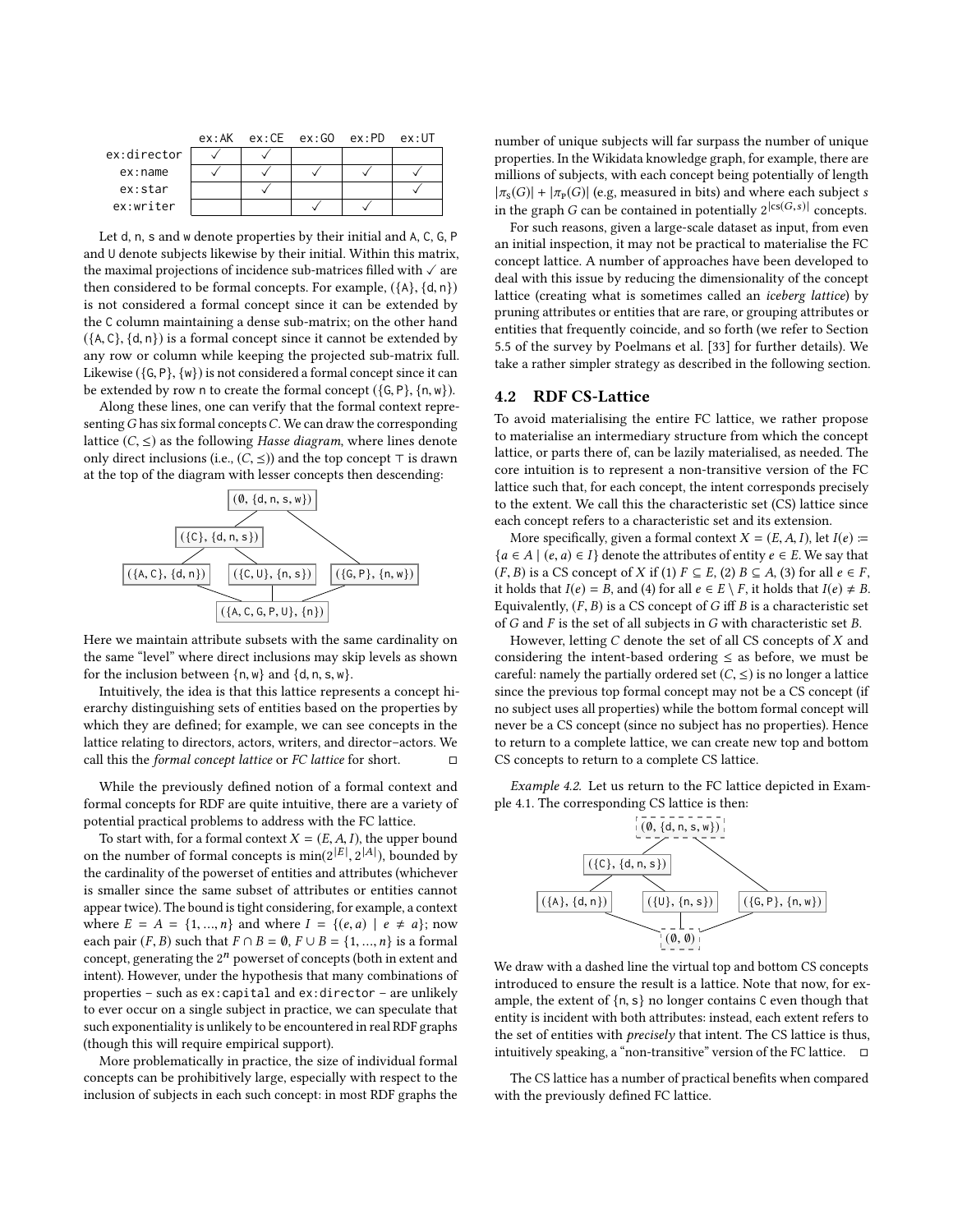First, in many use-cases, it may be useful to group subjects by the exact set of properties that they are incident with. To give an intuition of such a case, we will later use these lattices to compute probabilistic predictions of how a particular subject will evolve in a future version of the RDF graph in terms of what properties are most likely to be added/deleted for that subject; here we need to analyse the evolution of other subjects with precisely that set of properties in observable historical data. For this, the CS lattice will be a better alternative than the corresponding FC lattice.

Second, the size of this CS lattice is now bounded by the number of subjects  $|\pi_{s}(G)| + 2$  since only one extent can contain a particular subject (with 2 referring to the top and bottom concepts). This bound is tight if each subject is associated with a different characteristic set and no subject contains all properties. Intuitively, the CS lattice no longer contains "intermediary" concepts; for instance, in the previous example, while there was a formal concept associated with the intent  $\{n\}$ , there is no "strict" CS concept with that intent since no subject has precisely the set of properties  $\{n\}$ ; if it were not needed as the bottom concept of the CS lattice, such a concept (and other such intermediary concepts) would not be included. Taking perhaps a better example, if we consider again the formal context  $E = A = \{1, ..., n\}$ , and  $I = \{(e, a) | e \neq a\}$ , the CS lattice will contain  $n + 2$  concepts encoding precisely I and the required top  $(\emptyset, A)$  and bottom  $(\emptyset, \emptyset)$  concepts. Likewise, given that each subject appears in one extent, the average length of the CS concepts is greatly reduced (though the upper bound is not).

We highlight that the CS lattice directly encodes the incidence I of the formal context and (assuming all entities and attributes appear in the incidence) thus contains sufficient information to recompute the FC lattice, allowing to materialise formal concepts in a lazy manner—hence why we referred to the CS lattice as an "intermediary structure" at the outset of the section.

#### 4.3 RDF #-Lattices

The number of subjects described by large-scale knowledge graphs such as Wikidata or DBpedia is often in the order of millions, while the number of properties rather tends to be in the order of thousands. Hence we can greatly reduce the overall (e.g., in-memory) size of the lattice by replacing the extents in each concept with their cardinality. In other words, given a lattice  $(C, \leq)$ , we define its #lattice as  $(C^*, \leq)$  where  $C^* := \{([F], B) | (F, B) \in C\}$ . This may be sufficient for a number of use-cases, such as for estimating the be sufficient for a number of use-cases, such as for estimating the cardinalities of conjunctive queries [\[30\]](#page-9-40). We refer to such lattices as #-lattices, where the definition applies to either FC #-lattices or CS #-lattices; in the following, we exemplify the latter.

Example 4.3. The CS #-lattice corresponding to Example [4.2](#page-3-0) is as follows (replacing the extent with its cardinality):



The dashed concepts represent the top and bottom concepts included to ensure the result is a complete lattice (other concepts with count 0 are excluded). The hierarchy remains the same.  $\square$ 

We highlight that #-lattices contain the same number of concepts as their full-extent versions; furthermore, the CS #-lattice contains sufficient information to recreate the FC #-lattice as needed.

#### 4.4 Alternatives

We remark that the previous notions of lattices form a natural "base" for describing an RDF graph as part of a data-driven schema. However, one can consider a number of variations on this theme:

- (1) One could consider the properties on objects as forming a separate "inverse" lattice based on labels for inward edges, or potentially even combining both subject and object lattices into one by considering virtual inverse properties.
- (2) One could consider encoding the number of values that a given subject takes for a given property into the lattice, which would distinguish, for instance, ex:GO (with one value for ex:writer) from ex:PD (with two values).
- (3) One could consider including the values of certain (categorical) properties into the lattice, such as to capture the type of a particular entity, or its occupation, gender, etc.; this would lead towards the notion of a many-valued context [\[33\]](#page-9-28).

While such variations and extensions would be interesting to investigate, we consider them as part of future work, with a particular challenge being to keep the size of the resulting lattice manageable.

# <span id="page-4-0"></span>5 COMPUTING LATTICES

We now present an overview of the methods we propose for computing the concept lattices previously described. Given a (potentially very large) RDF graph G, our strategy is as follows: (1) We first compute the CS concepts; given that here we must process the entire graph, we propose an algorithm based on the MapReduce framework to enable horizontal scaling. (2) We then compute the hierarchy over these CS concepts to generate the CS lattice; more precisely, we compute the direct containments and add the top and bottom elements, giving us the CS lattice for the RDF graph. (3) We do not directly materialise the FC lattices; rather these will be materialised as needed for a particular use-case.

# 5.1 Computing the CS concepts

We compute the characteristic sets from the RDF graph using an algorithm for the distributed MapReduce framework [\[17\]](#page-9-41), which consists of two main phases: a map phase where sets of key-value pairs are assigned to machines based on their key, and a reduce phase, where values with the same key are grouped, aggregated and processed to produce an output on the local machine. Given an input RDF graph as a set of triples, the algorithm for computing CS concepts then consists of two high-level MapReduce tasks:

TASK<sub>1</sub> takes as input the set of triples from  $G$  and runs:

- $\mathbf{MAP}_1$  Each input triple  $(s, p, o)$  is mapped with key s and value  $p$ , thus emitting pairs of the form  $(s, p)$ .
- **REDUCE**<sub>1</sub> For each key s, the pair  $(s, {p_1, \ldots, p_n})$  is output where  $\{p_1, \ldots, p_n\}$  is the set of all properties on s.
- TASK<sub>2</sub> takes as input the set of pairs from TASK<sub>1</sub> and runs: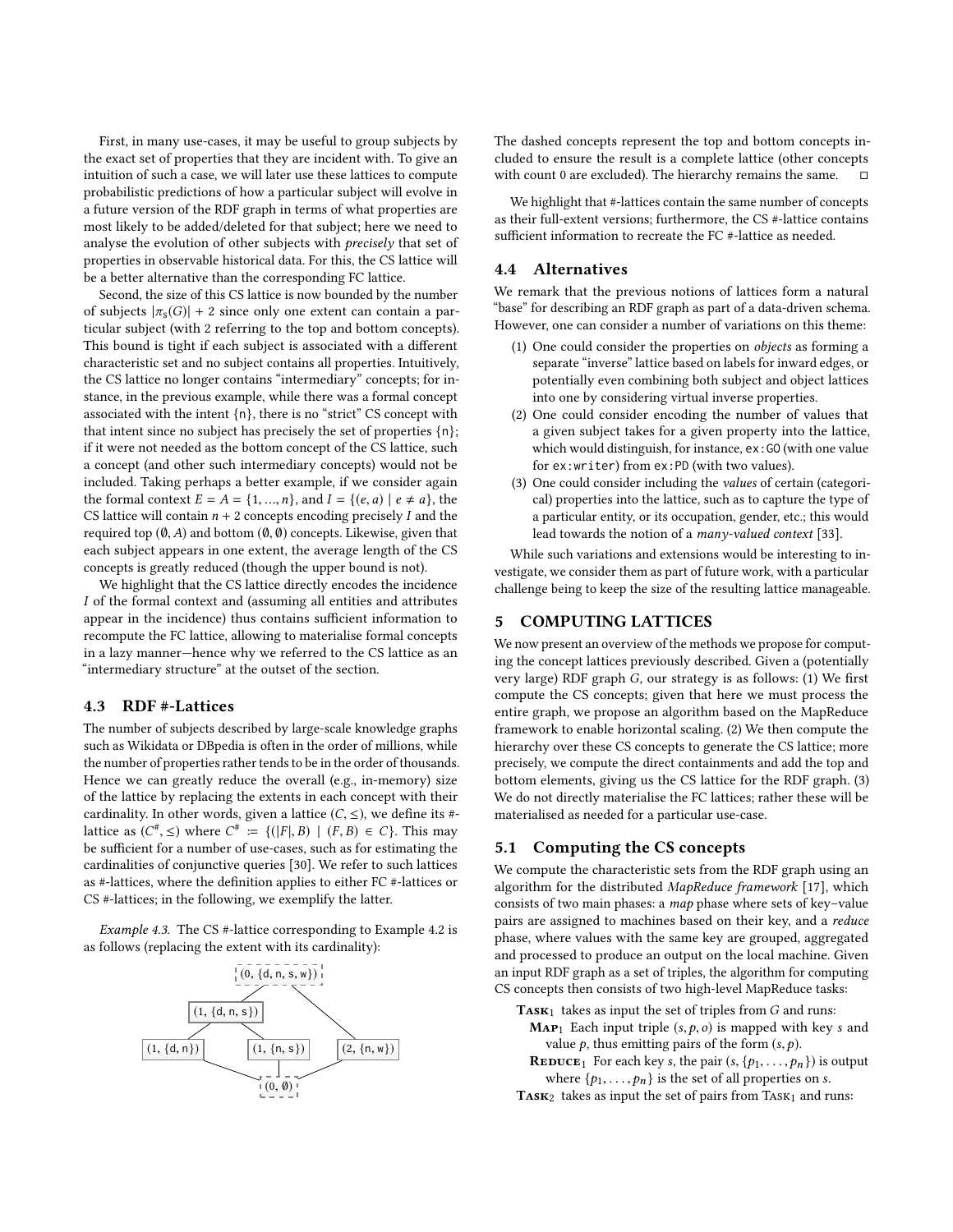- **MAP**<sub>2</sub> Each input pair  $(s, \{p_1, \ldots, p_n\})$  is mapped with key  $[p_1, \ldots, p_n]$  and value s. In practice, we apply a lexical order on the properties in the key and concatenate them to produce a canonical key for each such set.
- **REDUCE**<sub>2</sub> For each key  $[p_1, \ldots, p_n]$ , all subjects are collected and the pair  $({s_1, \ldots, s_m}, [p_1, \ldots, p_n])$  is output, corresponding to a CS concept.

While conceptually straightforward, in practice we encountered a litany of errors in trying to run these tasks over Wikidata on rented clusters; in particular, we frequently encountered out-ofdisk errors, expensively slow runtimes, load issues, and so forth. Hence we implemented and tested a number of improvements:

- Subjects and properties are compressed using numeric ids. This greatly reduces space and improves performance by allowing MapReduce to sort more data in memory, also producing much more succinct keys for the second task.
- We tested a variety of combiners local reducers that take advantage of the commutativity of processing to reduce the number of key–value pairs that need to be sent over the network and processed on the reduce machines – for the first task that also boosted performance.
- We also experimented with varying number of machines.

Some brief details on performance will be provided in Section [7.](#page-7-0)

# 5.2 Computing the CS partial order

The next challenge is to compute the CS lattice based on the subset partial order of the set of CS concepts C computed in the previous stage; more specifically, we compute direct containments within C. We can then (trivially) add a top and bottom concept, as previously described, to compute the final CS lattice. In this phase, we assume that the intents (i.e., the characteristic sets themselves, not the lists of subjects) fit in memory since the partial order underlying the CS lattice only relies on the intents of the CS concepts. Indeed, as described later in the experimental section, although over 2 million unique characteristics sets are computed for Wikidata, with numeric compression, these fit in 16GB of memory without issue.

In order to compute the CS lattice from  $n$  characteristic sets, the simplest algorithm we could consider is to perform  $\binom{n}{2}$  pairwise subset comparisons, but clearly this would not be practical for  $n > 2,000,000$ , and likewise we would compute  $(C, \leq)$  (i.e., all transitive containments) rather than  $(C, \leq)$  (the direct containments).

Instead we adopt the approach outlined in Algorithm [1.](#page-5-0) Here we only consider the intents of the concepts: the characteristic sets themselves, denoted  $B$ . We stratify these characteristic sets into levels based on their cardinality, where level  $i$  is the set of all characteristic sets with cardinality  $i$  (denoted  $B_i$ ). Note that as per Example [4.2,](#page-3-0) a direct containment may "skip" a level; hence we must check all pairs of levels. Starting with  $j = 2$  and ending when  $j = m$ (for  $m$  the max number of levels), we compare all characteristic sets on level j to all on levels j−<sup>1</sup> to 1; in other words, we compare levels in the order  $(B.2, B.1), (B.3, B.2), (B.3, B.1), ..., (B. m, B.1),$  which helps avoid returning indirect containments. For comparing two levels *i* and *j* (for  $i < j$ ); we have two algorithms to choose from:

(1) When  $i + 1 = j$ , we invoke REMOVEONE, where from each characteristic set in  $B$ .j, we remove a property and check if

```
Algorithm 1 Computing the CS partial order (C, \prec)<br>1: function \text{posET}(C) \rightarrow C a set of CS concepts
    1: function poset(C) \triangleright C a set of CS concepts<br>
2: B \leftarrow \{B \mid \exists F : (F, B) \in C\} \triangleright we only need the CS intents (sets of props.)<br>
3: initialise ⊘ \triangleright will stare the direct containments: ⊘ \subset B \times B3: initialise \otimes <br>4: let \mathcal{B} \mathbf{n} = \{ \mathbf{B} \in \mathcal{B} : |\mathbf{B}| = \mathbf{n} \} <br>b returns CSs on level n
   3: initialise \bigotimes b will<br>4: let B \cdot n := \{B \in B : |B| = n\}<br>5: m \leftarrow m \{ |B| : B \in B \}5: \mathbf{m} \leftarrow \max\{|B| : B \in \mathcal{B}\} \triangleright the size of the largest characteristic set<br>
6: \mathbf{for } j = 2; j \le m; j + + \mathbf{do}<br>
7: \mathbf{for } i = j - 1; i > 0; i - - \mathbf{do}for j = 2; j \le m; j^{++} do
   7: for i = j - 1; i > 0; i-- do<br>8: if i = i - 1 then
                             if i = j - 1 then
 9: \textcircled{s} \leftarrow \textcircled{s} \cup \text{removeOne}(\mathcal{B}.i, \mathcal{B}.j)<br>10: else
                              else
11: \bigotimes \leftarrow \bigotimes \cup \text{RAREJON}(\mathcal{B}.i, \mathcal{B}.j, \bigotimes)<br>12: let (F, B) \prec (F', B') if and only if (B, B') \in12: let (F, B) < (F', B') if and only if (B, B') \in \textcircled{}<br>13: return (C, \leq)13: return (C, \prec)<br>14: function REMOVE
  14: function REMOVEONE(\mathcal{B}_i,\mathcal{B}_j) ► for B_j \in \mathcal{B}_j, remove p \in B_j, see if set in \mathcal{B}_i<br>15: initialise \otimes..
 15: initialise \bigotimes_{i,j}<br>16: for B_i \in \mathcal{B}_i do
 16: for B_j \in \mathcal{B}_j do<br>17: for p \in B_i d
                      for p \in B_j do
 18:j \leftarrow B_j \setminus \{p\}19: if B'_i \in \mathcal{B}_i then
  20: \bigotimes_{i,j} \leftarrow \bigotimes_{i,j} \cup \{(B'_j, B_j)\}21: return \otimes_{i,j}<br>22: function RAREJ
  22: function RAREJOIN(\mathcal{B}_i,\mathcal{B}_j,\odot) ► check ⊂ only for sets sharing rare property<br>23. initialise ⊘.
 23: initialise \bigotimes_{i,j}<br>24: for B_i \in \mathcal{B}_i dot
 24: for B_i \in \mathcal{B}_i do<br>25: for B_i \in \mathcal{B}_i25: for B_j \in \mathcal{B}_j: B_i[0] \in B_j do \triangleright for all B_j containing rarest prop. of B_i<br>26: if B_i \subset B_i \wedge (B_i, B_i) d \otimes^+ then if subset and not reachable in \otimes26: if B_i \subset B_j \land (B_i, B_j) \notin \bigotimes^+ \textbf{then} \triangleright if subset and not reachable in \otimes<br>27. \bigotimes_i A_i \subset \bigotimes_i A_i \cup \{(B_i, B_i)\}27: \bigotimes_{i,j} \leftarrow \bigotimes_{i,j} \cup \{(B_i, B_j)\}\
```

```
28: return \otimes_{i,j}
```
the result is in  $B.i.$  We use an index to check membership in *B.i* where we then require  $|\mathcal{B}_{.j}| \times j$  lookups on that index.

(2) Otherwise we apply rareJoin where, for each characteristic set  $B_i \in \mathcal{B}$  i, we find the rarest property  $p \in B_i$  in terms of meaning in the fewest sets of  $\mathcal{B}$  (choosing arbitrarily based appearing in the fewest sets of  $B$  (choosing arbitrarily based on lexical order if tied), retrieve each  $B_i \in \mathcal{B}$  that also contains p, and then check if  $B_i \subset B_j$  and  $(B_i, B_j)$  is not already<br>reachable in the current partial order; if so we add the pair reachable in the current partial order; if so, we add the pair  $(B_i, B_j)$  to the partial order. Note that in a preprocessing step,<br>all properties in each input characteristic set are ordered by all properties in each input characteristic set are ordered by rarest first, and we create an inverted index from properties to characteristic sets by level; hence finding all  $B_j$  matching the condition on Line [25](#page-5-0) requires one lookup on the inverted index. While the upper-bound remains  $|\mathcal{B}.i| \times |\mathcal{B}.j|$ set-containment checks, in practice, comparing only pairs of sets that share their rarest property should greatly reduce the number of comparisons from a brute-force method.

In terms of the condition for choosing one algorithm or the other, note that if we considered a generalised method  $RENOWEN$ for  $n = j - i \le N$ , we would end up having to perform  $\binom{j}{n}$  lookups on the B.i index, which would be problematic for  $n \approx \frac{1}{2}$ . Empirically we found that removeOne was the only case faster than rareJoin.

#### 5.3 Computing the lattices

Once we have the partially ordered set returned by Algorithm [1,](#page-5-0) to derive the final CS lattice, we need to compute the extent and the top and bottom concepts. Given that the extent (computed by the MapReduce framework) does not fit in-memory, we simply leave it indexed on-disk. To complete the CS lattice, we add the top concept  $(\llbracket A \rrbracket_X, A)$  for A the set of all properties and  $\llbracket A \rrbracket_X$  the set of subjects with all properties; and the bottom concept  $(0, 0)$ .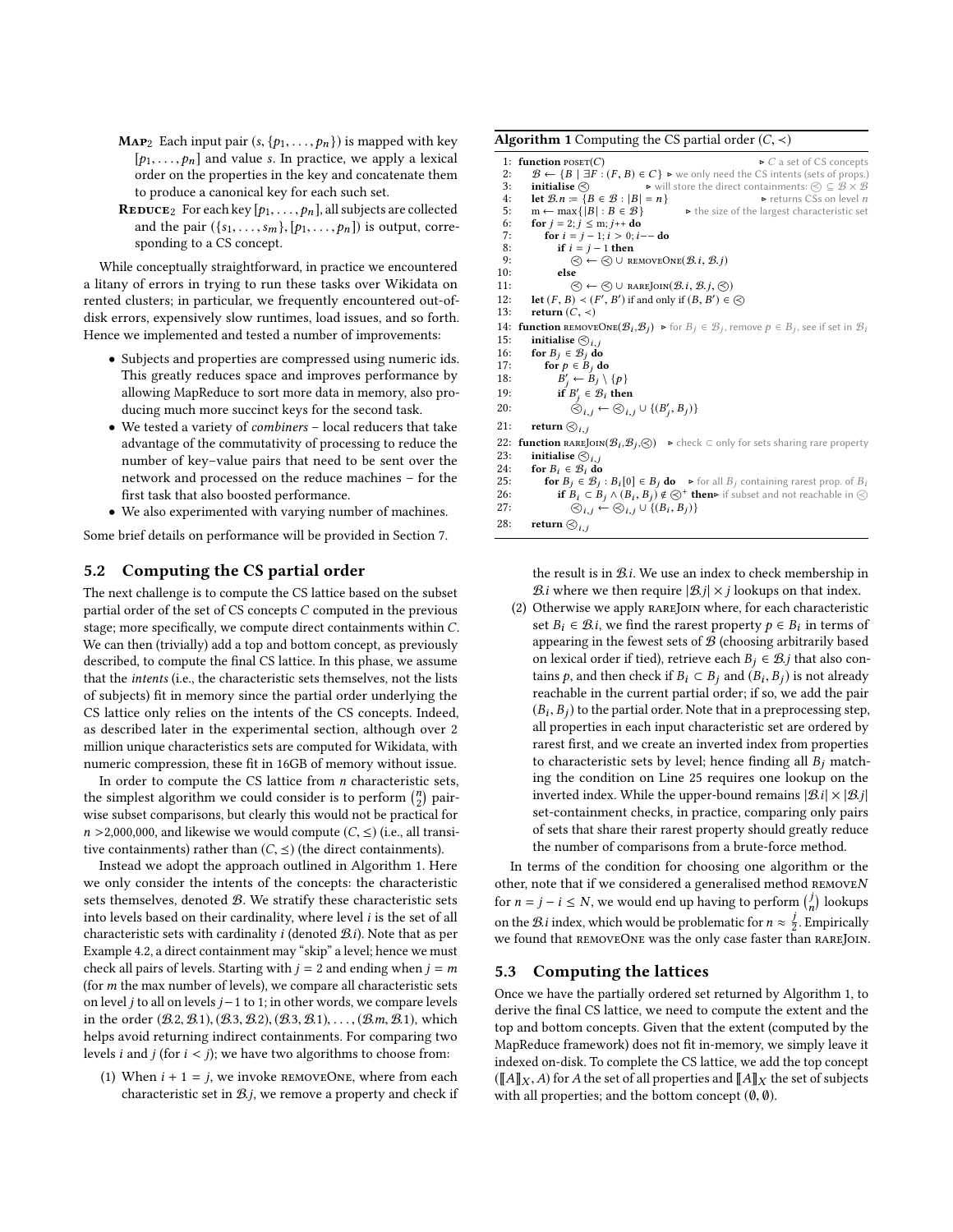# <span id="page-6-0"></span>6 LATTICE DIFF-ALGEBRA

We could intuitively consider the FC/CS lattice as encoding the possible paths of evolution of entities in a knowledge graph: in a monotonic knowledge graph where properties are continuously added to entities (often the case for incomplete knowledge-graphs where new information is constantly being added), we could consider new entities as beginning at the bottom of the lattice and evolving towards the top of the lattice. Referring back to Example [4.2,](#page-3-0) for instance, we could consider new entities as first having ex:name defined, where they can then take a path towards being a director, an actor, or a writer; if already an actor or director, they may become an actor–director, and so forth. The cardinality of the extent likewise encodes information about the popularity of certain paths along which entities evolve. Of course, if the knowledge graph is not monotonic, entities may also descend the lattice as properties are removed. In any case, we can see the lattice as somehow encoding possible evolutions of an entity.

Taking this one step further, if we have the lattices for two different versions of a knowledge graph, we can apply a diff to see high-level changes between both versions of the data. Furthermore, given such a diff between two versions, we could further consider adding that diff to the most recent version to try predict future changes. We now capture precisely these intuitions with an algebra for computing diffs between lattices and adding diffs to lattices.

# 6.1 Defining CS-lattice diffs

Let  $X_i = (E_i, A_i, I_i)$  and  $X_j = (E_j, A_j, I_j)$  be formal contexts for<br>two versions of an RDE graph (*i* being some version before *i*) and two versions of an RDF graph (i being some version before j), and let  $\mathcal{L}_i = (C_i, \leq)$  and  $\mathcal{L}_j = (C_j, \leq)$  be the two corresponding CS<br>lattices, where we remark that  $\leq$  is defined for  $C \cup C$ ; (heing based lattices, where we remark that ≤ is defined for  $C_i \cup C_j$  (being based<br>on a general notion of set containment). Eurther let  $E = E_i \cup E_i$ on a general notion of set containment). Further let  $E := E_i \cup E_j$ and  $A := A_i \cup A_j$ . We can define a lattice diff  $\Delta_{j,i} \subseteq 2^A \times E \times 2^A$  as a set of triples denoting for each entity in  $E$  its intent in  $C_i$  and in  $C_i$ . More specifically, we say that  $\Delta_{j,i} = \mathcal{L}_j - \mathcal{L}_i$  iff

$$
\Delta_{j,i} = \{ (B_j, e, B_i) \mid (e \in E_i \cap E_j \text{ and } I_i(e) = B_i \text{ and } I_j(e) = B_j) \text{ or } (e \in E_i \setminus E_j \text{ and } I_i(e) = B_i \text{ and } B_j = \emptyset) \text{ or } (e \in E_j \setminus E_i \text{ and } B_i = \emptyset \text{ and } I_j(e) = B_j) \}
$$

Note that if e is a new entity  $(e \in E_j \setminus E_i)$ , we mark it as coming<br>from the bottom CS concent  $(\emptyset, \emptyset)$  of  $\Lambda$ ... whereas if e is removed from the bottom CS concept  $(\emptyset, \emptyset)$  of  $\Delta_{j,i}$ , whereas if e is removed  $(e \in E \setminus E)$ , we mark it as going to the bottom CS concept  $(e \in E_i \setminus E_j)$ , we mark it as *going to* the bottom CS concept.

Example 6.1. At the top of Figure [1,](#page-7-1) we provide an example of the diff computed between two lattices, where  $\mathcal{L}_1$  is the CS lattice previously introduced in Example [4.2](#page-3-0) and  $\mathcal{L}_2$  is taken as an example of how the lattice evolves in the next version of the dataset. The diff is then a directed edge-labelled graph where the nodes are the sets of characteristic sets and the edges are labelled according to the entities that move between the sets from version 1 to 2.  $\Box$ 

As before, we can also consider a cardinality version of a diff  $\Delta_{j,i} \leq Z \times N \times Z$  where instead of computing the entities that move between characteristic sets, we simply count the number of en- $\chi_i^*$   $\subseteq$  2<sup>A</sup>  $\times$  N  $\times$  2<sup>A</sup> where instead of computing the entities that tities that move. Thus given  $\Delta_{j,i}$ , let  $\Delta_{j,i}(B_j, B_i) = \{e : (B_j, e, B_i) \in \Delta_{j,i} \text{ and } \Delta_{j,i} \in \{e : (B_j, e, B_i) \} \}$  $\Delta_{j,i}$ }; now we can define  $\Delta_{j,i}^{\#} := \{(B_j, n, B_i) : n = |\Delta_{j,i}(B_j, B_i)|\}.$ 

# 6.2 Predicting future #-lattices

Given two CS lattices  $\mathcal{L}_1$  and  $\mathcal{L}_2$  referring to two versions of an RDF graph, we could consider using the diff  $\Delta_{2,1} = \mathcal{L}_2 - \mathcal{L}_1$  to predict a future version of the dataset through an operation such as  $\mathcal{L}_{[3]} = \mathcal{L}_2 + \Delta_{2,1}$ . However, such an operation would not make much sense since specific entities in  $\Delta_{2,1}$  have already reached their destination. Instead we can consider predicting the CS #-lattice  $\mathcal{L}_{[3]}^{\#}$ by defining the following algebraic operation:  $\mathcal{L}_{[3]}^{\#} = \mathcal{L}_{2}^{\#} + \Delta_{2,1}^{\#}$ (or in other words,  $\mathcal{L}_{[3]}^{\#} = \mathcal{L}_{2}^{\#} + (\mathcal{L}_{2}^{\#} - \mathcal{L}_{1}^{\#}))$ . More generally, given ∆ j,i #,  $i = \mathcal{L}^*_{j} - \mathcal{L}^*_{i}$ , let  $\mathcal{L}^*_{k}$  be derived from a third version of the graph; we now wish to "add" the changes between the *i*<sup>th</sup> and *j*<sup>th</sup> version to the *k*<sup>th</sup> version <sup>3</sup> We versions to the k<sup>th</sup> version to predict the  $(k + j - i)$ <sup>th</sup> version.<sup>[3](#page-0-0)</sup> We will thus define the operation  $\mathcal{L}_{k}^{\#} + \Delta_{j,i}^{\#}$  as producing a #-lattice which this define the operation  $\mathcal{L}_k^* + \mathcal{L}_{j,i}^*$  as producing a #-fattice<br>  $\mathcal{L}_{k,j,i}^* := (C_{k,j,i}^* \leq)$  predicting  $\mathcal{L}_{[k+j-i]}^*$ ; we are left to define  $C_{k,j,i}^*$ .<br>
A natural idea is to sum the incoming entities

A natural idea is to sum the incoming entities and subtract the outgoing entities for each characteristic set between versions  $i$  and  $j$ and add that total to version  $k$ ; for example, let us say that  $n$  entities move from some characteristic set  $\{p, q\}$  in version *i* to  $\{p, q, r\}$ in version *j*; then starting with  $C_k^{\#}$ , we could add *n* to the number<br>of ontitios for (*b, a, r*) and remove *n* from (*p, a*) when computing of entities for  $\{p, q, r\}$  and remove *n* from  $\{p, q\}$  when computing C  $\psi_{k,j,i}^{\#}$ . But what if  $C_{k}^{\#}$  does not have *n* entities in the source charac-<br>ristic set *l.n.g*) to "move" to *l.n.g.r*<sup>12</sup> Furthermore, what if more teristic set  $\{p, q\}$  to "move" to  $\{p, q, r\}$ ? Furthermore, what if more entities should move from  $\{p, q\}$  to another set  $\{p, q, s\}$ ?

To resolve such issues, rather than apply transitions in terms of absolute numbers of entities, we apply them in terms of the ratio of entities that move from the source characteristic set. Formally, first let  $\mathcal{B}_i$ ,  $\mathcal{B}_j$ ,  $\mathcal{B}_k$  denote the characteristic sets in  $C_i^{\#}, C_j^{\#}, C_k^{\#}$ , let exists), and let  $\Delta_{j,i}^{\#}(B_j, B_i)$  denote *n* such that  $(B_j, n, B_i) \in \Delta_{j,i}^{\#}$  (or #(B) denote m such that  $(m, B) \in C^*$  (or 0 if no such value for m<br>viste) and let  $\Lambda^*$  (B, B) denote n such that  $(B_1, B_2) \subseteq \Lambda^*$  (or exists), and let  $\Delta_{j,i}(D_j, D_i)$  denote *n* such that  $(D_j, n, D_i) \in \Delta_{j,i}$  (or 0 if no such value for *n* exists). Next we define the ratio of entities of  $B_i$  moving to  $B_j$  as  $\rho_{j,i}(B_j, B_i) := \frac{\Delta_{j,i}^*(B_j, B_i)}{C_i^*(B_i)}$  if  $C_i^*(B_i) \neq 0$ ; for convenience, we also define the ratio for characteristic sets not in  $B_i$ to indicate no change where, in such a case (i.e, where  $C_i^{\#}(B_i) = 0$ ),<br>if  $B_i = B_j$  then  $Q_i$ ;  $(B_i, B_j) = 1$  otherwise  $Q_i$ ;  $(B_i, B_j) = 0$ , Einally, if  $B_i = B_j$  then  $\rho_{j,i}(B_j, B_i) := 1$ , otherwise  $\rho_{j,i}(B_j, B_i) := 0$ . Finally,<br>we define  $C^* = \frac{f(\sigma(B), B) \mid B \in \mathcal{B}_{i+1} \mid \mathcal{B}_{i+1} \mid B \neq \emptyset \text{ and } \sigma(B) > 0}{}$ we define  $C_{k,j,i}^* := \{ (\sigma(B), B) \mid B \in \mathcal{B}_j \cup \mathcal{B}_k, B \neq \emptyset \text{ and } \sigma(B) > 0 \},$ <br>where  $\sigma(B)$  in turn is defined as 4 where  $\sigma(B)$ , in turn, is defined as:<sup>[4](#page-0-0)</sup>

$$
\sigma(B) := \text{round}\left(\sum_{B' \in \mathcal{B}_k \setminus \{\emptyset\}} \rho_{j,i}(B, B') \times C_k^{\#}(B')\right) + \Delta_{j,i}^{\#}(B, \emptyset).
$$

The summand  $\Delta_{j,i}^*(B, \emptyset)$  adds the absolute number of fresh enti-<br>tics (nowhore in version i) added to *B* in version i Finally we add ties (nowhere in version  $i$ ) added to  $B$  in version  $j$ . Finally, we add ties (nowhere in version *i*) added to *B* in version *j*. Finally, we add<br>top and bottom concents to  $C^*$  to generate a lattice  $C^*$ top and bottom concepts to  $C_{k,j,i}^*$  to generate a lattice  $\mathcal{L}_{k,j,i}^* =$ <br> $(C^*$   $\longleftrightarrow$  let  $\mathbb{R}^*$  denote all eparateristic sets in  $C^*$  and  $(C_{k,j,i}^* \leq)$ : let  $\mathcal{B}_{k,j,i}^*$  denote all characteristic sets in  $C_{k,j,i}^*$  and  $A^*$  their union; if  $A^* \in \mathcal{B}^*$  we add only the bottom con-\*\*\*,,i, their union; if  $A_{k,j,i}^* \in \mathcal{B}_{k,j,i}^*$ , we add only the bottom con-<br>ent (0, 0); otherwise we add (0, 0) and the top concept (0, 4\*) cept  $(0, \emptyset)$ ; otherwise we add  $(0, \emptyset)$  and the top concept  $(0, A^*_{k,j,i})$ .

Example 6.2. At the bottom of Figure [1,](#page-7-1) we provide an example of adding a #-diff to a #-lattice to predict the next #-lattice (with  $\mathcal{L}^*_2$ 

 $3$ In practice, this assumes versions with regular periodicity, e.g., weekly versions; often  $k = j$  with both referring to the latest version from which predictions are mad

<sup>&</sup>lt;sup>4</sup> round(·) denotes rounding towards positive infinity (applying ceiling for  $\frac{2n+1}{2}$ ).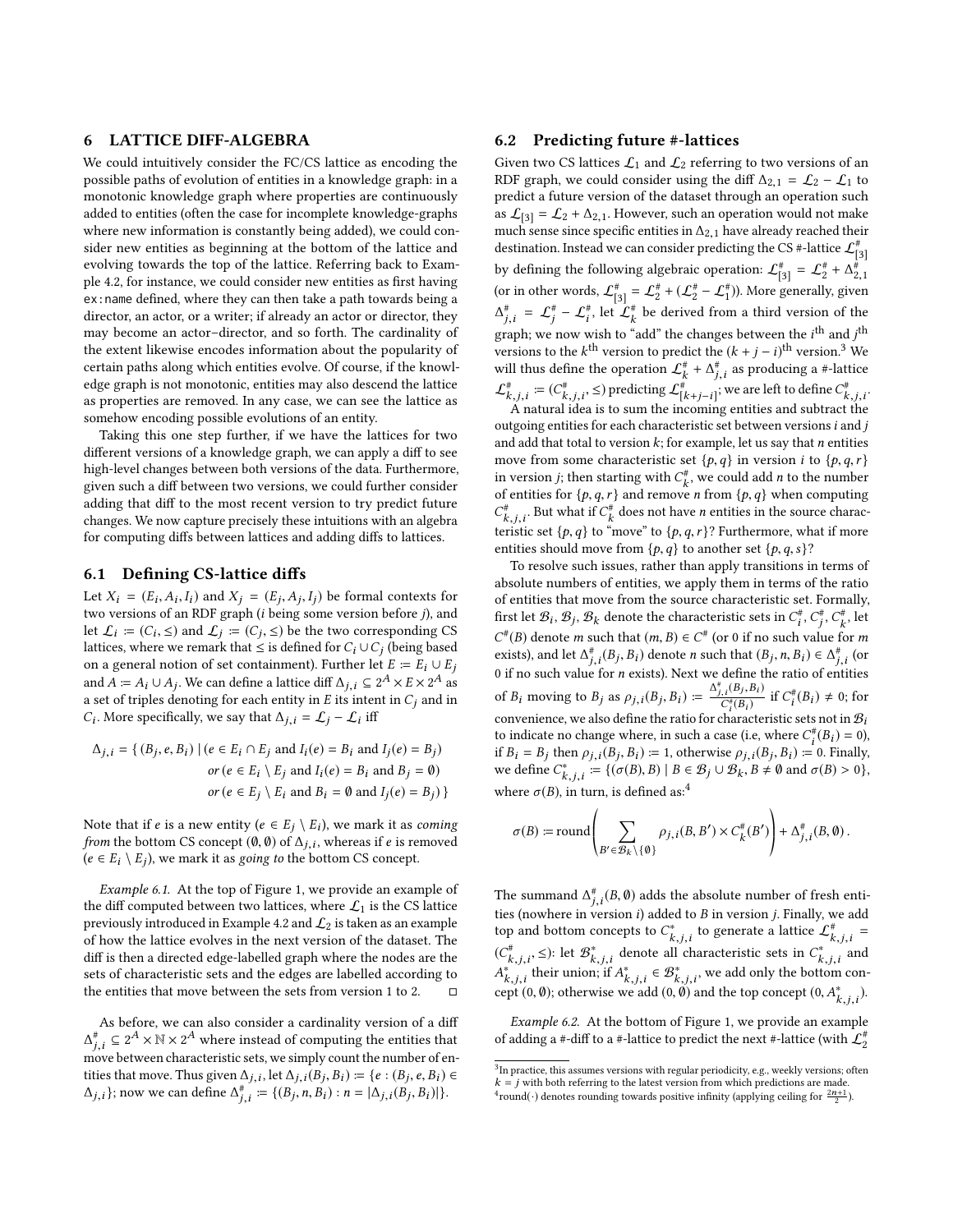<span id="page-7-1"></span>

and  $\Delta_{2,1}^*$  based on the top of the figure). Take the case of {n, w}: in  $\Delta_{2,1}^*$  this characteristic set has 4 entities, of which,  $\Delta_{2,1}^*$  states that<br>  $\Delta_{2,1}^*$  this characteristic set has 4 entities, of which,  $\Delta_{2,1}^*$  states that  $\mathcal{L}_2$  this characteristic set has 4 entities, or which,  $\mathcal{L}_{2,1}$  states that<br>half (2) should stay in {n, w} while half (2) should go to {n, s, w};<br>furthermore 3 fresh entities are defined for {n, w\} hence the pre furthermore, 3 fresh entities are defined for {n, <sup>w</sup>}; hence the predicted value for  $\{n, w\}$  is 5. Consider on the other hand  $\{n, s, w\}$ : in  $\Delta_{2,1}^{\#}$  it has no outgoing edges since it was not present in  $\mathcal{L}_1$ , If  $\Delta_{2,1}$  it has no outgoing euges since it was not present in  $\Delta_{1,2}$ <br>hence the one entity in  $\mathcal{L}_2^*$  remains and 2 are added from {n, w} as aforementioned; thus the predicted value is 3. Finally, we highlight that {d, n, s} is predicted empty: though  $\Delta_{2,1}^{\#}$  suggests that entities that  $\{a, b, s\}$  is predicted empty. though  $\Delta_{2,1}$  suggests that entities<br>should be added from  $\{n, s\}$ , no such entities are available in  $\mathcal{L}_2^*$ ,<br>and the entity previously in  $\{d, p, s\}$  moves to  $\{d, p\}$  (whil and the entity previously in  $\{d, n, s\}$  moves to  $\{d, n\}$  (while the previous entity in  $\{d, n\}$  is deleted, leaving one entity in  $\{d, n\}$ .  $\Box$ 

These algebraic operations then allow to predict future highlevel changes in the RDF graph where, in particular, the #-diff encodes a prediction on how entities will evolve and move between characteristic sets. This has various concrete use-cases: e.g., given a particular subject in  $G_2$  – the second version of the dataset – we may wish to know the probability that it will change characteristic sets – either adding or removing unique incident properties – in the next version  $G_3$ , which we can compute based on  $\Delta_{2,1}$  as described.

A natural generalisation of this idea is to consider the "transitive counts" of the ancestors of a characteristic set, where rather than considering a fixed subject, we consider the evolution of all subjects with (at least) a given characteristic set (in line with the original FC lattice). This is useful, for example, to predict how the results for a query on those properties might change in the next version. To compute such a prediction, we can simply take the predicted  $\mathcal{L}^*$ lattice and sum the non-overlapping counts of its ancestors.

Finally, note that where  $n > 2$  past versions of the dataset are available, we may consider computing a mean #-diff by simply computing the  $n - 1$  #-diffs possible and then taking the average of their transition values; the intuition here is to take the "mean" transition of entities across several pairs of versions, which may smooth the effect of bulk edits between a given pair of versions.

# <span id="page-7-0"></span>7 EVALUATION

The prior discussion raises a number of questions that can only be validated empirically; in particular, we are interested in addressing the following primary questions: (1) Can we compute the CS concepts at scale? (2) Can we efficiently compute the CS lattice? (3) How large is the CS lattice produced? (4) How accurately can our #-diffs predict future changes? Along these lines, we now present the results of experiments for the Wikidata knowledge graph.

Data. We consider the "truthy" RDF dumps of Wikidata – without qualifier information – spanning 11 weeks from 2017-04-18 to 2017-06-27. The first version has 1,102,242,331 triples, 54,236,592 unique subjects and 3,276 unique properties, while the final version has 1,293,099,057 triples (+17%), 57,197,406 unique subjects (+5%) and 3,492 unique properties (+6%). Hence we see that the dataset is growing, particularly in the volume of triples (with new triples often using existing properties on existing subjects).

Computing CS concepts. We use a Hadoop cluster with a single namenode and a varying number of datanodes. All machines had a 2.20GHz Xeon E5-2650 v4 CPU, 8GB of RAM and a 500G SSD. We used JDK 1.8.0\_121, Apache Hadoop 2.7.3 and Apache Jena 3.2.0 for parsing. We ran a variety of experiments testing different combiner strategies, compression techniques, varying number of reducers, and so forth. For reasons of space, we do not present the full details of these experiments except to note that the fastest configuration involved processing data with numeric ID compression (more than halving the processing time including compression time on a single machine) and with a concatenation-based combiner, we save an additional 12.5% of computational time. In experiments with 4, 8, 16 and 32 machines, we found that after 8 machines, little gain in wall-clock computation time was observed, perhaps due to skew in the characteristic set distribution. For the largest dataset, numeric compression took 01:21:05 (HH:MM:SS), while  $\text{Task}_1$  took 01:06:38 and  $\textbf{Task}_2$  took 00:07:15; the total (wall-clock) time for computing the CS concepts was thus 02:34:58.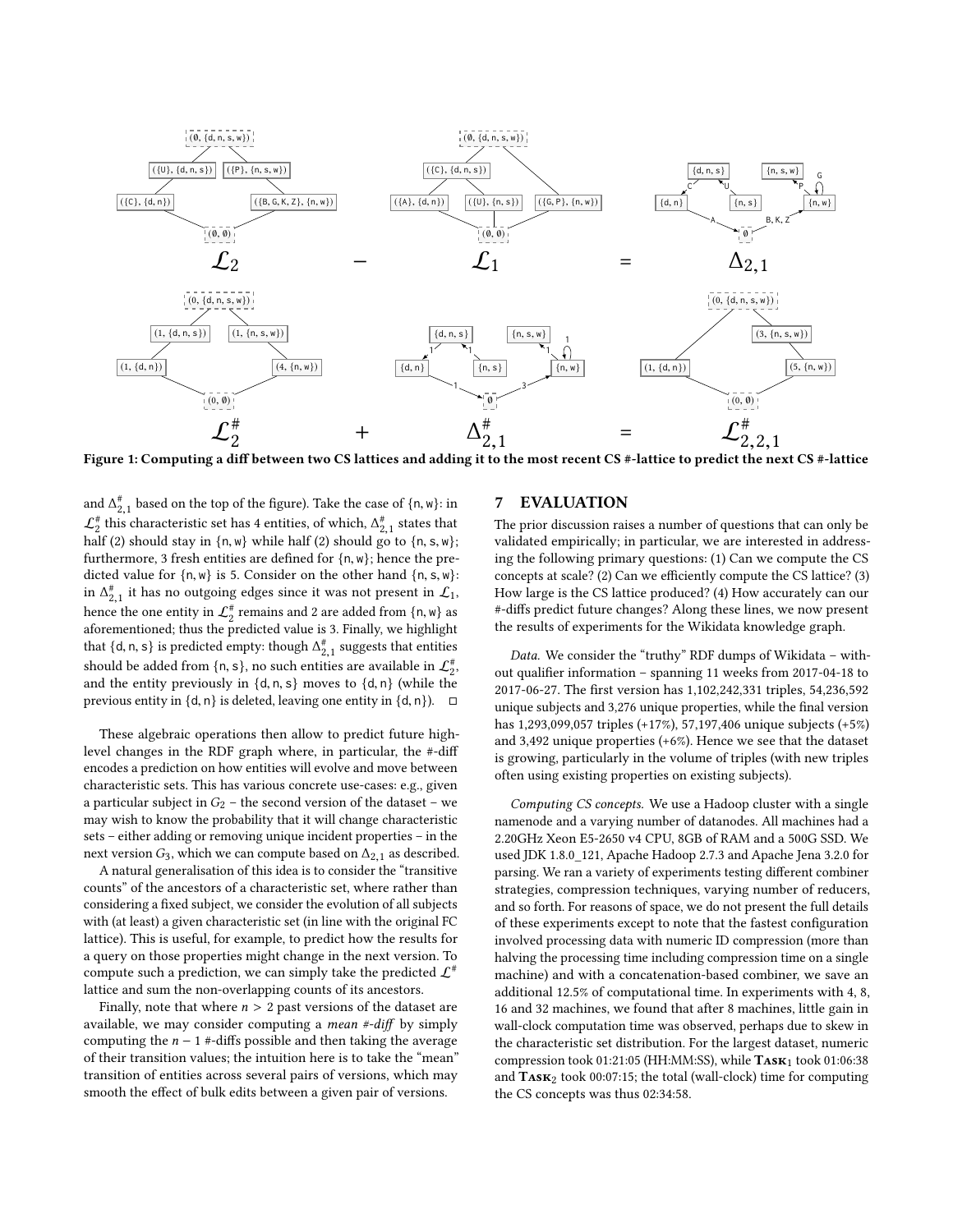The total number of characteristic sets varied from 2,004,910– 2,118,109 between the earliest and latest versions of Wikidata considered. The smallest characteristic sets contained one property, with the largest containing 148–154 properties across the versions; the median number of properties was 18 for all versions.

Computing CS lattices. We use a single machine for computing the CS lattice with a 2.5GHz Intel Core i7-6500U CPU, 16GB RAM and a 256 GB SSD. Using the strategy outlined in Algorithm [1,](#page-5-0) the runtimes for computing the lattice varied from 06:57:59–07:51:07 for the least-to-most recent version, with the number of edges varying from 78,046,423–86,848,506. This corresponds to a mean indegree (or equivalently outdegree) of ∼39–41 edges in the CS lattice.

Quality of predicted #-lattices. Finally, we turn to testing the quality of the future #-lattices we predict. For this, we run experiments where we train on w previous weekly versions of the dataset to predict the next version of the #-lattice. Given that we have 11 versions, we train on  $1 \leq w \leq 6$  versions to ensure at least  $5(11 - w)$ predicted lattices for each experiment. To measure the quality of the prediction, we compute the Root Mean Square Error (RMSE) and the Mean Absolute Error (MAE) between the predicted #-lattice and the real lattice. Note that RMSE = MAE indicates that prediction errors have consistent magnitude (e.g., each prediction is out by a constant factor  $\pm n$ ), while RMSE  $\gg$  MAE indicates that some errors have much larger magnitude than the average case (which we would expect given that some characteristic sets have much higher cardinality and much more dynamic behaviour than others).

In each case, we consider two algorithms: (1) a baseline algorithm that, independently for each CS in the (union of) the w previous # lattices, applies a linear model (LM) – more specifically, using linear regression with least squares fitting – over the previous counts for that CS to predict the count in the subsequent version; and (2) using our diff algebra (∆) averaged over the w previous diffs and added to the latest version to derive the prediction.

We then apply two experiments. The first experiment considers the counts of subjects with an exact characteristic set, evaluating the quality of prediction given an exact CS, for example, to predict how a particular subject might change. The results are shown in Table [1,](#page-8-1) where we see that our diff algebra (∆) outperforms the baseline method (LM) in all cases, with smaller error by a considerable margin. We attribute this to the fact that  $\Delta$  considers where entities come from, whereas LM does not: for example, if we consider two weeks of training data where a bulk edit is made between the two weeks adding a property <sup>p</sup> to each entity with CS {q, <sup>r</sup>}, LM will predict the same increase again in  $\{p, q, r\}$  for the next week whereas ∆ will recognise that there are no "source" entities left in {q, <sup>r</sup>} and will not predict such an increase again. We also see that considering more weeks improves the quality of prediction for ∆: considering further training data allows to smooth out the effect of certain bursty (e.g., bot) edits between recent versions. In both cases,  $RMSE \gg MAE$ , indicating that most predictions of CS cardinalities are accurate, but a few predictions have large errors.

The second experiment we run considers the counts of subjects with at least a given characteristic set (but that may have further properties); a concrete use-case would be to predict how the results for a query with those properties may change. First, we note that the overall error rises considerably, which is to be expected as

<span id="page-8-1"></span>

| Table 1: Quality of predicted #-lattice for exact intent |  |  |  |
|----------------------------------------------------------|--|--|--|
|                                                          |  |  |  |

| $\boldsymbol{w}$ | $LM$ (RMSE) | $LM$ (MAE) | $\Delta$ (RMSE) | $\Delta$ (MAE) |
|------------------|-------------|------------|-----------------|----------------|
| 2                | 167.2       | 0.5697     | 25.26           | 0.1286         |
| 3                | 173.9       | 0.5595     | 19.15           | 0.1134         |
| 4                | 186.6       | 0.6051     | 17.71           | 0.1078         |
| 5                | 196.0       | 0.6624     | 17.31           | 0.1020         |
| 6                | 202.9       | 0.6842     | 15.62           | 0.0941         |

Table 2: Quality of predicted #-lattice for transitive intent

| $\boldsymbol{w}$ | $LM$ (RMSE) | $LM$ (MAE) | $\Delta$ (RMSE) | $\Delta$ (MAE) |
|------------------|-------------|------------|-----------------|----------------|
| 2                | 1477.8      | 177.0      | 264.2           | 6.19           |
| 3                | 1458.9      | 162.4      | 209.1           | 5.09           |
| 4                | 1535.6      | 178.8      | 185.7           | 4.50           |
| 5                | 1398.8      | 123.4      | 176.7           | 4.15           |
| 6                | 1357.8      | 59.6       | 145.8           | 3.67           |

the absolute (transitive) counts likewise increase considerably. As before, we see that the ∆-based predictions considerably outperform the LM baseline, and that the errors decrease for ∆ as further weeks of training data are considered for the prediction.

Evaluation material: Source code and other evaluation materials are available at: [https://github.com/larryjgonzalez/rdf\\_dynamics.](https://github.com/larryjgonzalez/rdf_dynamics)

# <span id="page-8-0"></span>8 CONCLUSION

In this paper, we have presented a framework for computing a data-driven schema from large-scale knowledge graphs based on Formal Concept Analysis. Given that FCA is challenging to apply at scale, we proposed more lightweight structures that similarly provide a concept hierarchy based on a lattice of characteristic sets. We then discussed algorithms for extracting these characteristic sets and building the resulting lattices in a scalable and efficient manner. As a concrete use-case, we presented an algebraic method by which these lattices can be used to predict high-level changes in the dataset. Our evaluation over 11 weeks of Wikidata versions – each with more than 1 billion triples, 50 million subjects and 3 thousand properties – demonstrates the feasibility of our approach. Furthermore, we validated the quality of predictions made by our algebraic approach against a linear-model baseline.

There are a number of future directions for follow-up work. Aside from Wikidata, it would be interesting to conduct further experiments on other knowledge graphs with different scales and different types of dynamic behaviour. We also wish to investigate other applications for our proposed schema, including query processing, user interfaces, etc. Other variations of schema could also be explored, including, for example, concepts that encode type values or multiplicity, or quotient graphs based on characteristic sets. In general, we foresee much potential in the area of deriving data-driven schema from emergent knowledge graphs.

Acknowledgements: We thank Pablo Barceló and Pablo Muñoz for discussions that inspired this topic. We also thank Romana Pernischova and the anonymous reviewers for their comments. This work was supported by the Millennium Nucleus Center for Semantic Web Research, Grant No. NC120004; by Fondecyt Grant No. 1181896; by the German Research Foundation (DFG) within the Collaborative Research Center SFB 912 (HAEC); and by Emmy Noether grant KR 4381/1-1 (DIAMOND).